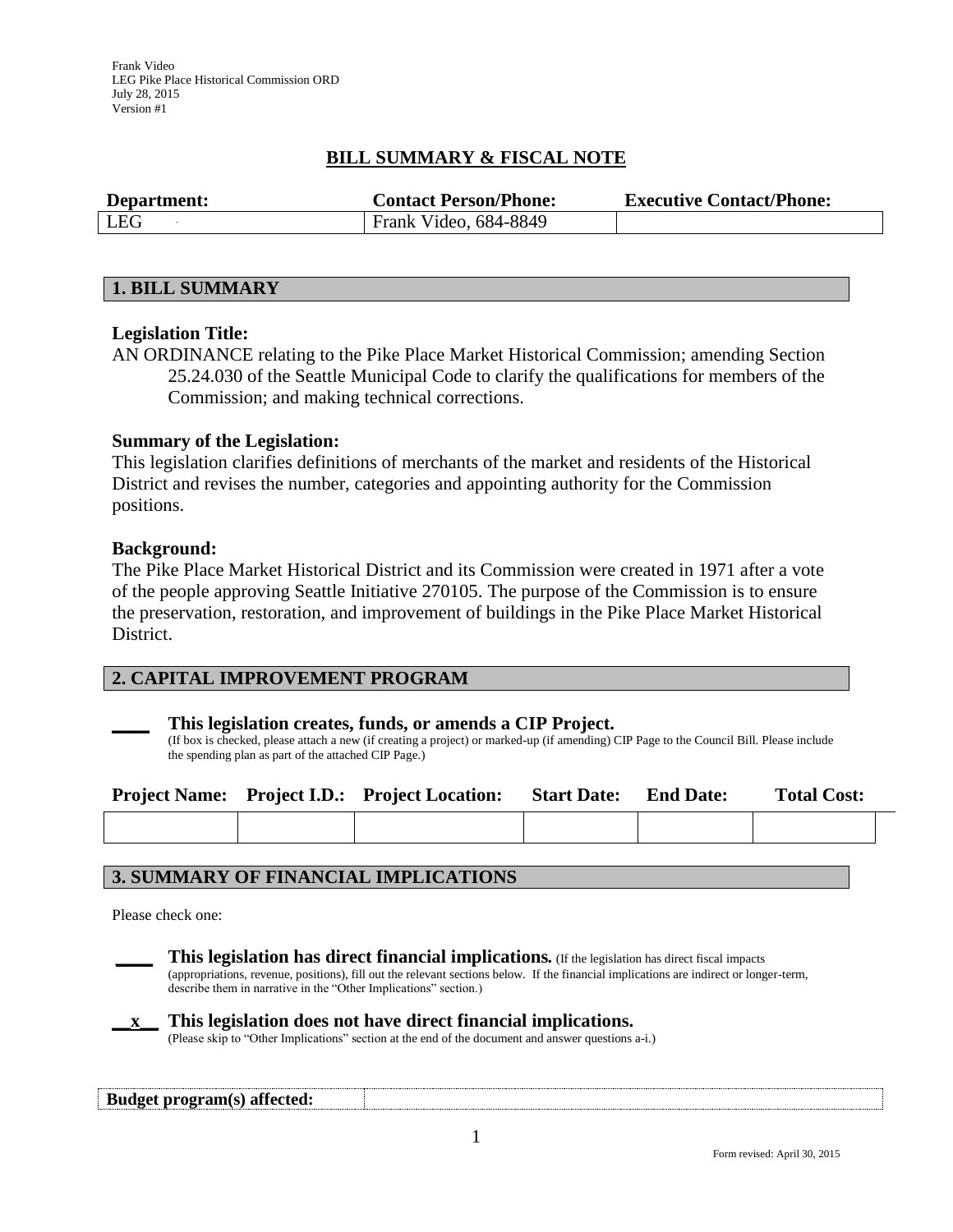|                                              |                                | <b>General Fund \$</b>  | Other \$                      |      |  |
|----------------------------------------------|--------------------------------|-------------------------|-------------------------------|------|--|
| <b>Estimated \$ Appropriation</b><br>change: | 2015                           | 2016                    | 2015                          | 2016 |  |
|                                              | <b>Revenue to General Fund</b> |                         | <b>Revenue to Other Funds</b> |      |  |
| <b>Estimated \$ Revenue change:</b>          | 2015<br>2016                   |                         | 2015                          | 2016 |  |
|                                              |                                |                         |                               |      |  |
|                                              |                                | <b>No. of Positions</b> | <b>Total FTE Change</b>       |      |  |
| <b>Positions affected:</b>                   | 2015                           | 2016                    | 2015                          | 2016 |  |
|                                              |                                |                         |                               |      |  |
| Other departments affected:                  |                                |                         |                               |      |  |

#### **3.a. Appropriations**

#### **\_\_\_\_ This legislation adds, changes, or deletes appropriations.**

(If this box is checked, please complete this section. If this box is not checked, please proceed to Revenues)

| <b>Fund Name and</b><br>number | Dept | <b>Budget Control</b><br>Level Name/#* | 2015<br>Appropriation<br><b>Change</b> | 2016 Estimated<br>Appropriation<br>Change |  |
|--------------------------------|------|----------------------------------------|----------------------------------------|-------------------------------------------|--|
|                                |      |                                        |                                        |                                           |  |
| <b>TOTAL</b>                   |      |                                        |                                        |                                           |  |

**\****See budget book to obtain the appropriate Budget Control Level for your department.*

(This table should reflect appropriations that are a direct result of this legislation. In the event that the project/programs associated with this ordinance had, or will have, appropriations in other legislation please provide details in the Appropriation Notes section below. If the appropriation is not complete supported by revenue/reimbursements listed below, please identify the funding source (e.g. available fund balance) to cover this appropriation in the notes section. Also indicate if the legislation changes appropriations one-time, ongoing, or both.)

#### Appropriations Notes:

#### **3.b. Revenues/Reimbursements**

#### **\_\_\_\_ This legislation adds, changes, or deletes revenues or reimbursements.**

(If this box is checked, please complete this section. If this box is not checked, please proceed to Positions)

## **Anticipated Revenue/Reimbursement Resulting from this Legislation:**

| <b>Fund Name and</b><br><b>Number</b> | <b>Dept</b> | <b>Revenue Source</b> | 2015<br>Revenue | 2016 Estimated<br>Revenue |
|---------------------------------------|-------------|-----------------------|-----------------|---------------------------|
|                                       |             |                       |                 |                           |
| <b>TOTAL</b>                          |             |                       |                 |                           |

(This table should reflect revenues/reimbursements that are a direct result of this legislation. In the event that the issues/projects associated with this ordinance/resolution have revenues or reimbursements that were, or will be, received because of previous or future legislation or budget actions, please provide details in the Notes section below. Do the revenue sources have match requirements? If so, what are they?)

## Revenue/Reimbursement Notes:

2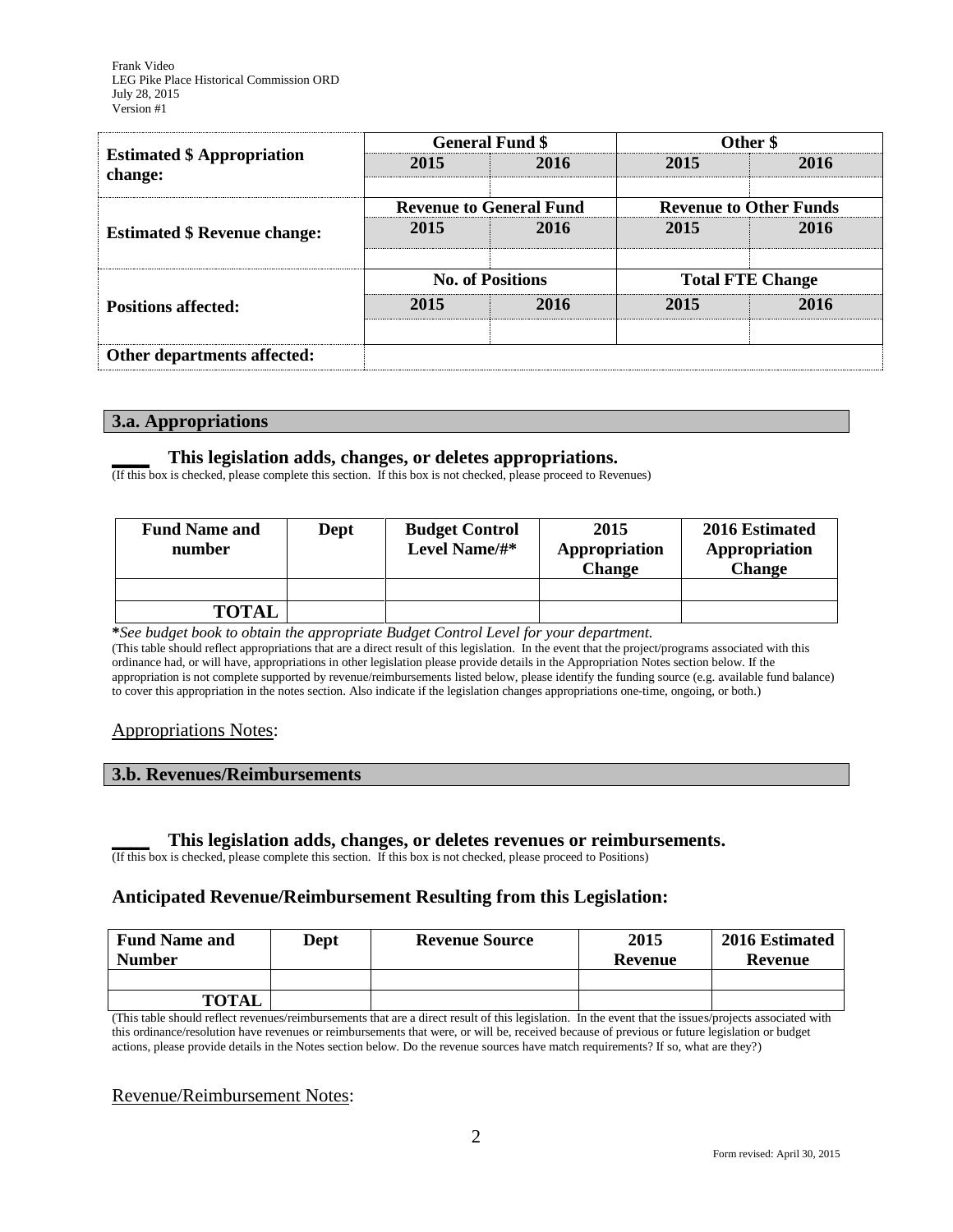#### **3.c. Positions**

#### **\_\_\_\_ This legislation adds, changes, or deletes positions.**

(If this box is checked, please complete this section. If this box is not checked, please proceed to Other Implications)

# **Total Regular Positions Created, Modified, or Abrogated through this Legislation, Including FTE Impact:**

| Position # for<br><b>Existing</b><br><b>Positions</b> | <b>Position Title &amp;</b><br>Department* | <b>Fund</b><br>Name $& 4$ | Program<br>& BCL | <b>PT/FT</b> | 2015<br><b>Positions</b> | 2015<br><b>FTE</b> | Does it sunset?<br>(If yes, explain below<br>in Position Notes) |
|-------------------------------------------------------|--------------------------------------------|---------------------------|------------------|--------------|--------------------------|--------------------|-----------------------------------------------------------------|
|                                                       |                                            |                           |                  |              |                          |                    |                                                                 |
|                                                       |                                            |                           |                  |              |                          |                    |                                                                 |
|                                                       |                                            |                           |                  |              |                          |                    |                                                                 |
| <b>TOTAL</b>                                          |                                            |                           |                  |              |                          |                    |                                                                 |

*\* List each position separately*

(This table should only reflect the actual number of positions created by this legislation In the event that positions have been, or will be, created as a result of previous or future legislation or budget actions, please provide details in the Notes section below.)

#### Position Notes:

#### **4. OTHER IMPLICATIONS**

- **a) Does the legislation have indirect or long-term financial impacts to the City of Seattle that are not reflected in the above?** No.
- **b) Is there financial cost or other impacts of not implementing the legislation?** No.
- **c) Does this legislation affect any departments besides the originating department?**  This legislation was a collaboration between the Legislative Department and the Department of Neighborhoods.
- **d) Is a public hearing required for this legislation?**  No.
- **e) Is publication of notice with** *The Daily Journal of Commerce* **and/or** *The Seattle Times* **required for this legislation?** No.
- **f) Does this legislation affect a piece of property?**